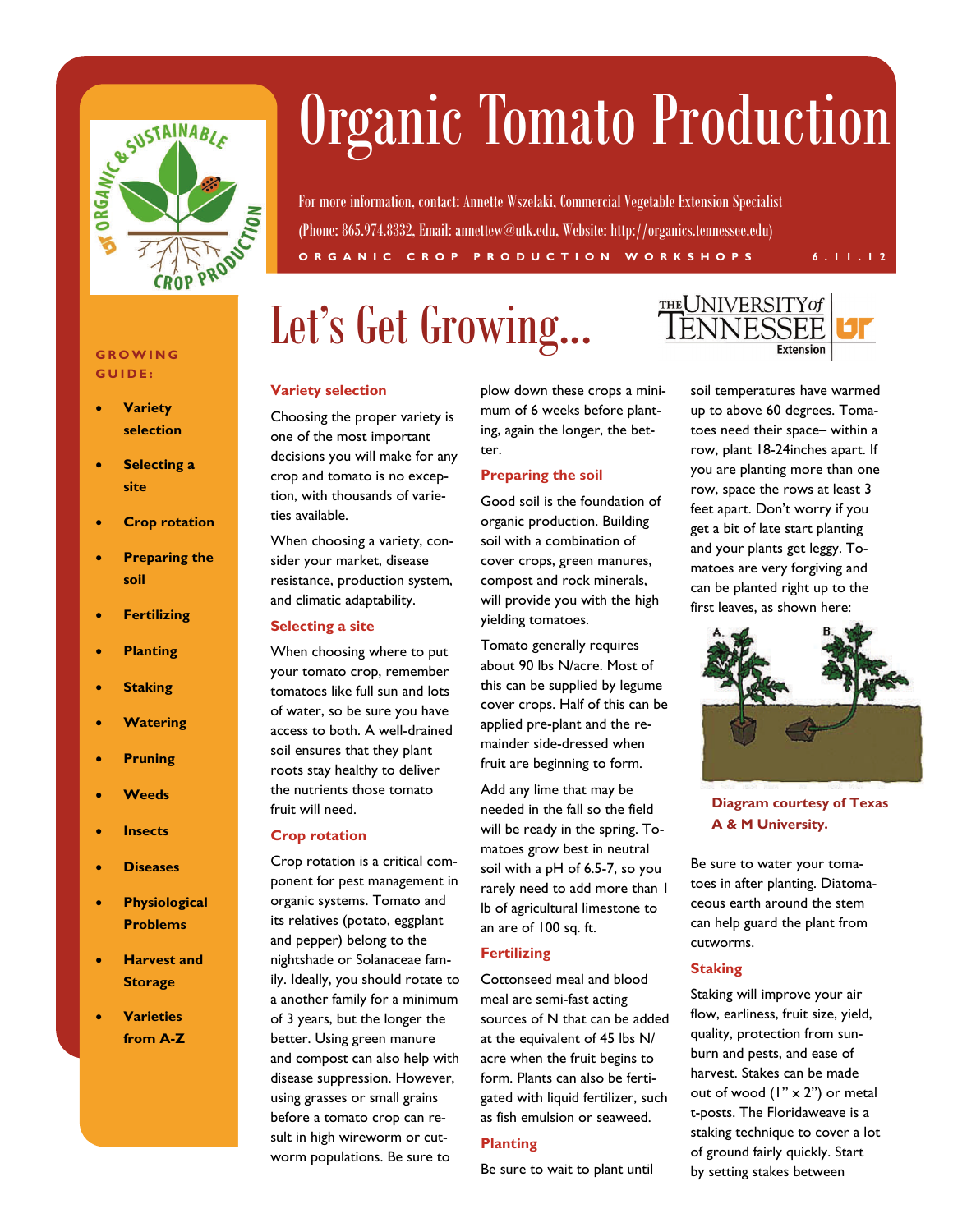

Fig. 4. Prune tomatoes by removing small side shoots or suckers as they grow.

**Diagram courtesy of Texas A & M University.** 



**Braconid wasp pupae covering the back of a tobacco hornworm.** 

every second plant shortly after transplanting. When plants are 12-15" high, start to weave string around the first two plants, then cross in front of the next stake and loop around the back of the stake and pull tight, loop around the stake again. Go all the way down the row and then weave back down the other side of the row. Add another row of twine every 6" up the plant. Laughing Stalk Farm in MO has posted a video of their timesaving method for trellising on YouTube.

#### **Watering**

Tomatoes need LOTS of water to grow and develop. The rule of thumb is an inch of water per week. Water the plants slowly and deeply to build a strong root system. Shallow watering will encourage a weak root system. Mulching helps retain moisture.

#### **Pruning**

Early season varieties (< 70 days) generally do not require pruning. Later season or indeterminate varieties will need some of their side shoots or suckers removed to prevent them form becoming too bushy and ensure good size fruit (Fig. 4). When plants are caged, less pruning is required.

#### **Weeds**

Weeds, especially those in the nightshade family, can harbor diseases that are easily transferred to the tomato as you walk through the field or the wind blows. Keep the tomato patch clean by hand weeding or mulching.

Smother crops, like small grain cover crops, can help reduce weeds.

Practicing a no-seed threshold, or removing all weeds before they set seed, can have a dramatic impact on the weed population for future years.

Alternatively, the critical period for tomato is 4-5 weeks after transplanting. If weed competition is avoided during this time, there should be no reduction in yield.

Between rows, living mulches, such as white clover or ryegrasscan be used to suppress weeds. These may require mowing to avoid competition.

Mulches used in the row form a barrier to light and prevent weed growth, If using an organic mulch, like straw, be sure to provide a 6 inch layer. Plastic or biodegradable mulches must be removed at the end of the season in an organic system.

In no– or minimum till systems, tomato can be planted directly into a rolled or mowed crop, such as vetch. This provides additional benefits, like the slow release of N.

#### **Insects**

Many pests can be found on tomatoes during the season. Growing healthy plants is the first step toward effective pest control.

Crop rotation can break up the disease cycles of the pests. Also, planting beneficial habitat can attract insects, such as lady beetles, lacewings, and parasitic wasps, that will naturally combat the pests. Trap cropping can also be an effective means of pest control. Sweet corn acts a trap for tomato fruitworm. Weeds near the crop, especially nightshades, can harbor pests.

There are a large number of organic insecticides available. Their efficacy varies with the pest.

*Common tomato pests*:

Aphids– These small, pear shaped insects are commonly found on the underside of the leaf. They suck the sap out of the plant and can damage fruit appearance. Soap solution will take care of them.

Cutworms– These are fat, gray worms about an inch long. They cut the plant off at ground level. Diatomaceous earth will discourage them.

Hornworms– These large green worms with a horn at the back eat up leaves and fruit. Handpick them or plant beneficial habitat to attract parasitic wasps (at left).

Stink bugs– These are the brown, green or black shield shaped bugs that live up to their name & cause hard white or cloudy spots just under the fruit skin surface. Sprays are effective.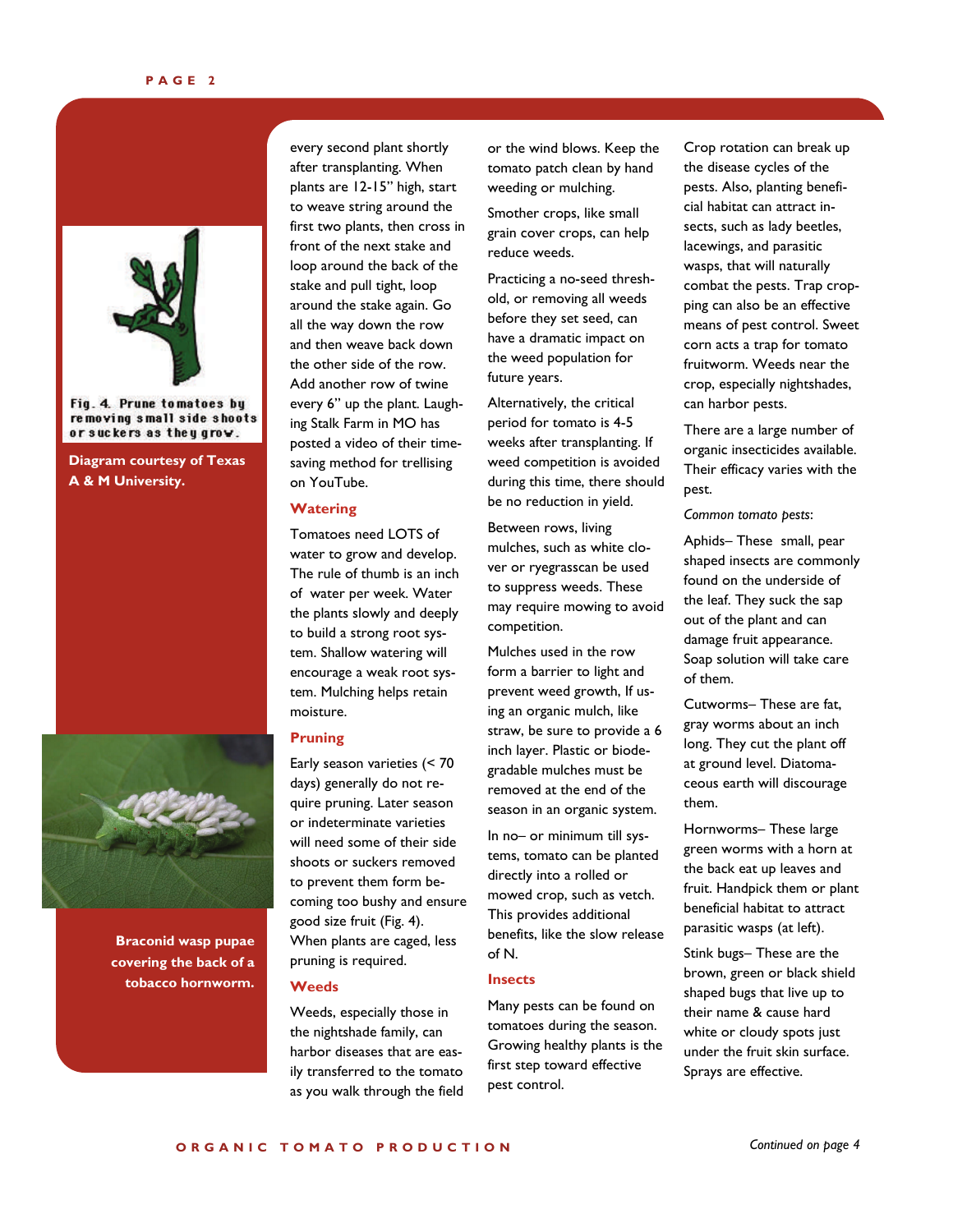## Tomato Varieties from A-Z



The skies the limit when it comes to tomato varieties. They range widely in size, shape, color, plant type, disease resistance and season of maturity. So, how do you choose? Decide who your market is and what they will be using them for (canning, sauce, fresh), then choose the varieties best suited to your intended market.

**Guide to Abbreviations A**=Alternaria **F**=Fusarium **N**=nematodes **T**=Tobacco mosaic virus **V**=Verticillium **AAS**=All America Selection

*Tomato type*. Tomatoes are **determinate** if they eventually form a flower cluster at the terminal growing point, causing the plant to stop growing in height. Plants that never set terminal flower clusters, but only lateral clusters and continue to grow taller are called **indeterminate**. Older varieties are almost all indeterminate. These produce abundant foliage and ripen flavorful fruit. They may, however, be extremely late in maturing. The first determinate varieties developed had real problems with inadequate foliage cover and taste, but they ripened very early. Newer determinates produce better foliage, may grow taller and ripen fruit of similar quality to modern indeterminate varieties. They ripen their fruit over a shorter period of time, so successive plantings may be desirable.

Amish Paste- 75 days- A great heirloom variety for canning. Meaty fruit great for sauce. **Indigo Rose,** 

Black Cherry- 70 days– Purple black cherry tomatoes with nice flavor. **Territorial Seed Co.** 

> Celebrity– 70 days– Large red, determinate resistant to VFNT.

Defiant PhR– 70 days– Red slicer bred for late blight resistance.

**Garden Peach Tomato, Southern Exposure Seed Exchange** 

#### Early Girl– 54

days– Earliest full size tomato, indeterminate, resistant to V.

Fox Cherry– 80-90 days– Prolific vine, 1 1/2 red cherry fruit, indeterminate.

Garden Peach– 80 days– Light yellow, fuzzy fruit with pink blush when ripe. Tennessee native.

Hungarian Italian Paste– 79 days– Pearshaped, 2-3 oz, red fruit, determinate.

Indigo Rose– 75 days– Dark purple, cocktail-sized fruit, high in anthocyanins, compact indeterminate.

Japanese Black Trifele– 74 days– Burgandy, 4-6 oz, pear shaped fruit, harvest when shoulders green for best flavor, indeterminate.

Koralik– 61 days– One-inch, red cherries, prolific producer, determinate.

Legend– 60-70 days– Red slicer, parthenocarpic, tolerance to late blight, determinate.

Moskvich– 60 days– Early deep red, 4- 6 oz., indeterminate.

Nebraska Wedding– 60 days– Large, deep orange fruit.

Old German– 85 days– Giant, reddishyellow slicer, upto 2 pounds!

Pale Yellow Egg– 80 days– Almost translucent egg-shaped cherry, indeterminate.

Quick Pick– 60 days– Heavy yielder of round, red, smooth fruit, indeterminate, resistant to VFNTA.

Red Calabash– 80-90 days– Thin skin, 2- 3 oz. beefstake, indeterminate.

Stupice– 60-65 days– Cold tolerant, red, 2-inch, oval fruit, indeterminate.

Taxi– 80 days– Bright yellow, compact plant, determinate.

Uncle Mark Bagby– 75 days– Vigorous potato leaf plants, 8-12 oz. pink fruit similar to Brandywine but much more productive in warmer climates, brought to western Kentucky in 1919 by Mark Bagby, indeterminate.

Valencia– 76 days– Round, 8-10 oz., orange fruit, indeterminate.

Washington Cherry– 60 days– High yielding, round, deep red cherries, determinate.

Yellow Pear– 75 days- Prolific producer (single plant known to produce over 1,000 fruit), excellent flavor.

Green Zebra– 75 days– Green and yellow striped, medium size fruit, mild, sweet acidic flavor.



**Defiant, Johnny's Selected Seeds**